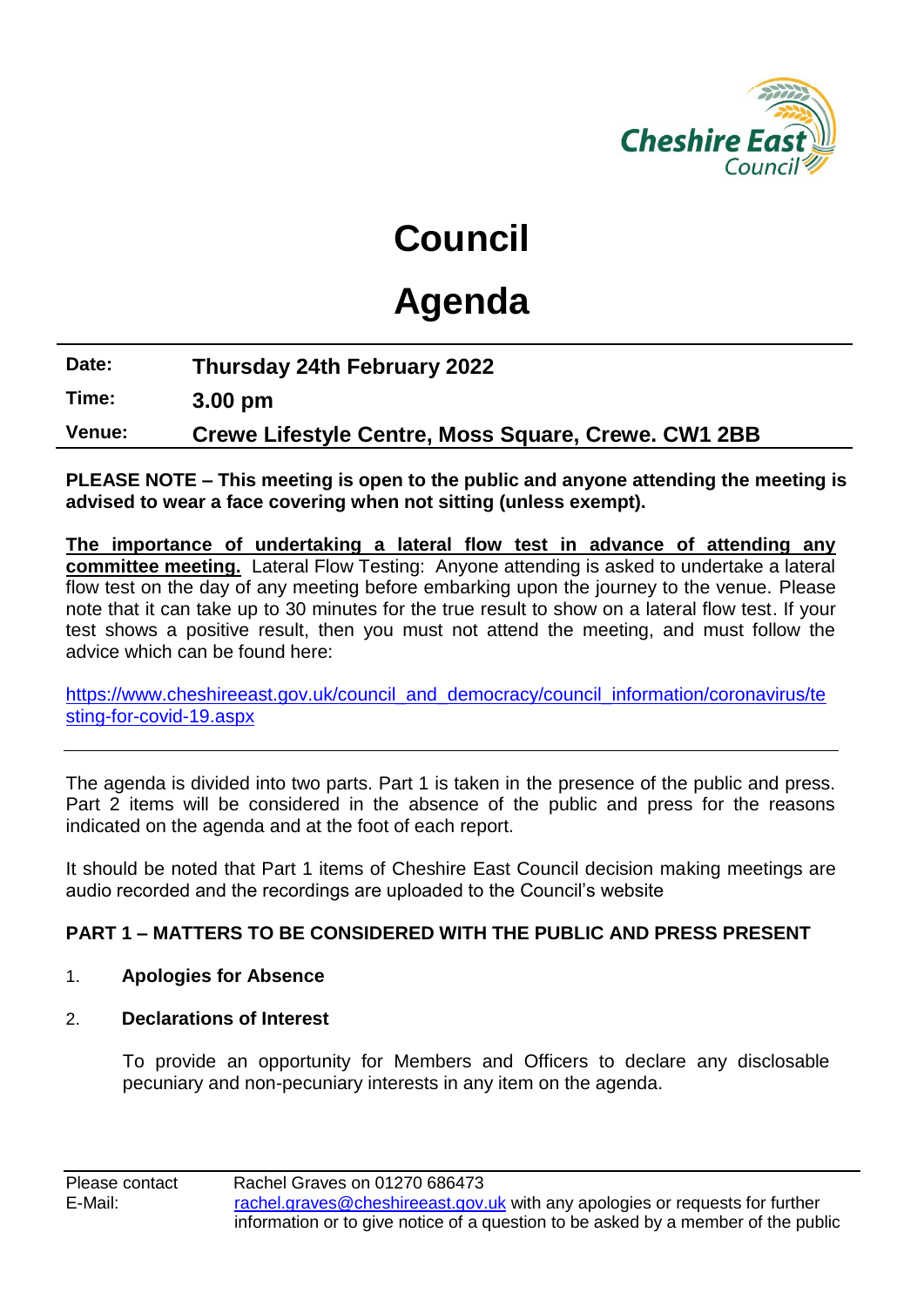# 3. **Minutes of Previous Meetings** (Pages 5 - 24)

To approve as a correct record the minutes of the special meeting of Council and the ordinary meeting of Council held on 15 December 2021.

#### 4. **Mayor's Announcements**

To receive such announcements as may be made by the Mayor.

#### 5. **Public Speaking Time/Open Session**

In accordance with the Council Procedure Rules, a total period of 30 minutes is allocated for members of the public to speak at Council meetings. Individual members of the public may speak for up to 2 minutes, but the Chair will have discretion to vary this requirement where they consider it appropriate.

Members of the public wishing to speak are required to provide notice of this at least three clear working days' in advance of the meeting and should include the question with that notice.

#### 6. **Leader's and Deputy Leader's Announcements**

To receive such announcements as may be made by the Leader and Deputy Leader.

#### 7. **Recommendations from Corporate Policy Committee: Medium Term Financial Strategy** (Pages 25 - 38)

To consider the recommendations from the Corporate Policy Committee.

*Note: The appendices for the Medium-Term Financial Strategy report have been circulated as a separate document to all members of the Council. Members are asked to bring these to the meeting and use this version of the documents when the item is considered at the meeting.*

# 8. **Council Tax Statutory Resolution** (Pages 39 - 54)

To set the Council Tax for Cheshire East for the financial year 2022/23.

#### 9. **Recommendations from Corporate Policy Committee: Pay Policy Statement 2022/23** (Pages 55 - 70)

To consider the recommendations from the Corporate Policy Committee.

# 10. **Recommendations from Corporate Policy Committee: Calendar of Meetings 2022/23** (Pages 71 - 100)

To consider the recommendations from the Corporate Policy Committee and approve the calendar of meetings for the municipal year 2022/23.

# 11. **High Speed Rail (Crewe - Manchester) Bill Petition** (Pages 101 - 118)

To consider whether to petition against the High Speed Rail (Crewe – Manchester) Bill.